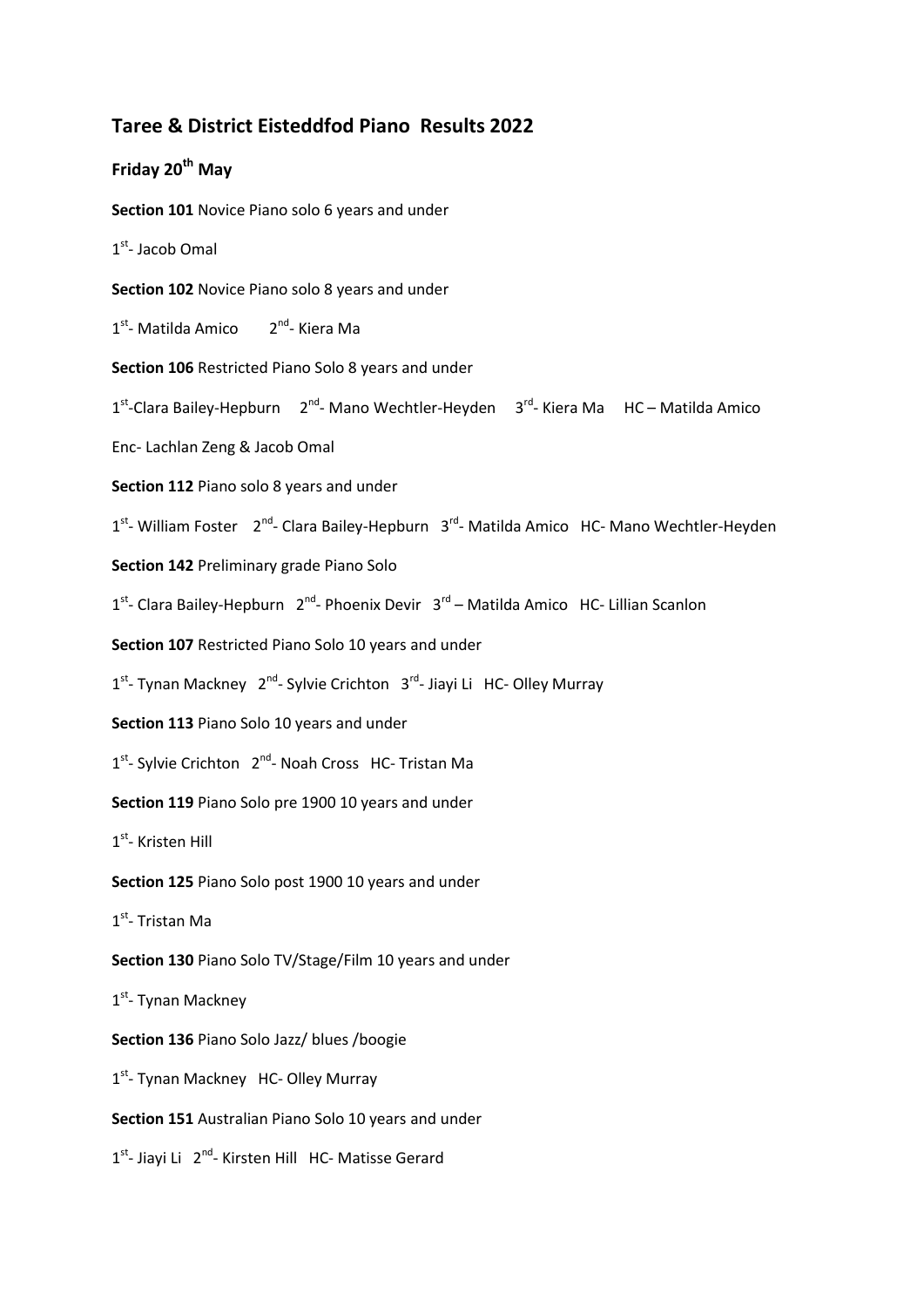**Section 141** P Plate Piano Solo 1<sup>st</sup>-Amelia Williams **Section 143** First Grade Piano Solo 1 st - Hiu **Lam Frances Chan Section** 144 Second Grade Piano Solo 1<sup>st</sup>- Mano Wechtler- Heyden **Section 108** Restricted Piano Solo 12 years and under 1<sup>st</sup>- Hien Nguyen 2<sup>nd</sup>- Grace Hill 3<sup>rd</sup>- Archie Armstrong HC- Heath Bailey- Hepburn **Section 104** Novice Piano Solo 12 years and under 1<sup>st</sup>- Macie Tuira **Section 114** Piano Solo 12 years and under 1<sup>st</sup>- Marija Tutman 2<sup>nd</sup>- Heath Bailey-Hepburn 3<sup>rd</sup>- Lin Zhao LimSchneider HC- Nicholas Kennewell **Section 120** Piano Solo pre 1900 12 years and under 1<sup>st</sup>- Lin Zhao Limschneider **Saturday 21st May** 

**Section 126** Piano Solo Post 1900 12 years and under

1<sup>st</sup>-Grace Hill HC- Bella Stevenson

**Section 131** Piano Solo TV/Stage/Film 12 years and under

1<sup>st</sup>- Grace Hill

**Section 137** Piano Solo Jazz/blues/boogie 12 years and under

1<sup>st</sup>- Heath Bailey-Hepburn 2<sup>nd</sup>- Rosie Agnew

**Section 152** Australian Piano Solo 12 years and under

1<sup>st</sup>- Marija Tutman

**Section 171A** St Work 12 years and under

1<sup>st</sup>- Marija Tutman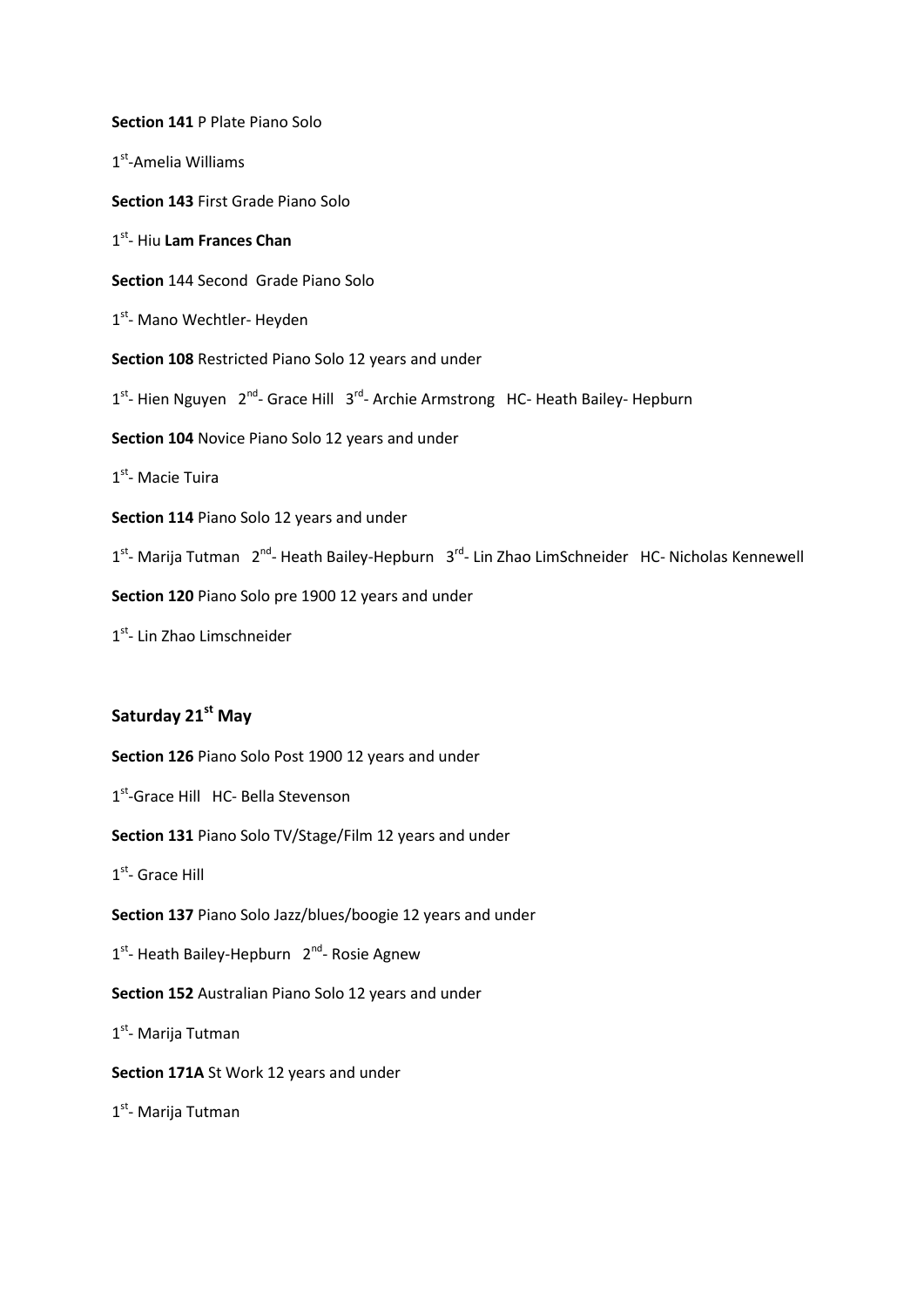# **Section 146** Fourth Grade Piano Solo

# 1<sup>st</sup>-Nicholas Zhang

# **Section 168** Junior Piano Championship 12 years and under

1<sup>st</sup>- Jiayi Li 2 <sup>nd</sup>- Hien Nguyan 3<sup>rd</sup>- Marija Tutman Enc- Bella Stevensen & Anwar Ali

# **Presentation of Awards**

**Junior Piano Championship - Jiayi Li**

#### **Junior Encouragement Award - Marija Tutman**

# **Aggregate Point Score**

- 8 years and under Clara Bailey-Hepburn
- 10 years and under- Jiayi Li
- 12 years and under-Hien Nguyan

# **Mid Coast Encouragement vouchers**

- 8 years and under- Clara Bailey-Hepburn
- 10 years and under- Sylvie Crichton
- 12 years and under- Grace Hill

# **Section 109** Restricted Piano Solo 14 years and under

1<sup>st</sup>- Callen Peterson 2<sup>nd</sup>- Aleisha Simpson

**Section 115** Piano Solo 14 years and under

1<sup>st</sup>- Joshua Walraven 2<sup>nd</sup>- Callan Peterson

**Section 116** Piano Solo 16 years and under

1<sup>st</sup>- Katie Hilberts 2<sup>nd</sup>- Riley Brown 3<sup>rd</sup>- Charlotte Day

**Section 122** Piano Solo Pre 1900

1<sup>st</sup>- Alistair Scott 2<sup>nd</sup>- Katie Hilberts 3<sup>rd</sup>- Riley Brown

# **Section 128** Piano Solo Post 1900

1<sup>st</sup>- Katie Hilberts 2<sup>nd</sup>- Riley Brown HC- Alistair Scott

# **Section 171C** Set Work

1sr- Alistair Scott

**Section 121** Piano Solo pre 1900 14 years and under

1<sup>st</sup>- Nicholas Zhang 2<sup>nd</sup> Januja Chandrasekera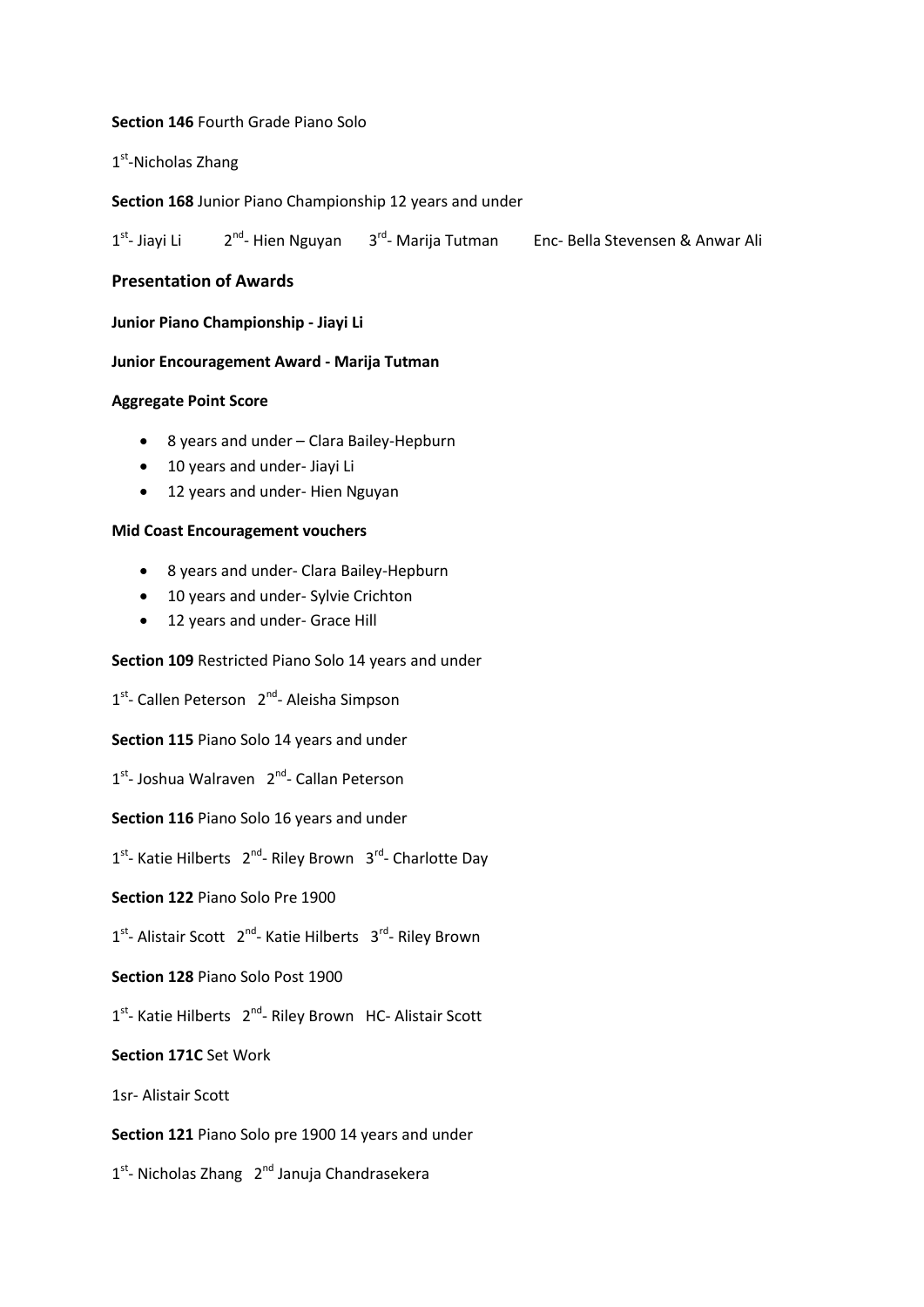**Section 127** Piano Solo Post 1900 1<sup>st</sup>- Joshua Walraven **Section 153** Australian Piano Solo 1<sup>st</sup>- William Bryant 2<sup>nd</sup>- Januja Chandrasekera **Section 171B** Set Work 14 years and under 1<sup>st</sup>- Ridge Chang HC- Nicholas Chang **Section 110** Restricted Piano Solo 16 years and under 1<sup>st</sup>- William Bryant 2<sup>nd</sup>- Lachlan Plew 3<sup>rd</sup>- Isobel Butler- Kwa

# **Sunday 22nd May**

**Section 117** Piano Solo 17 years and over 1<sup>st</sup>- Helen Nevell HC- Gillian Herbert **Section 123** Piano Solo pre 1900 17 years and over 1<sup>st</sup>- Helen Nevell 2<sup>nd</sup>- Gillian Herbert HC- Indianna Day & Cameron Waugh **Section 129** Piano Solo post 1900 17 years and over 1<sup>st</sup>- Helen Nevell **Section 171D** Set Work 17 years and over 1<sup>st</sup>-Helen Nevell **Section 150** Eighth Grade Piano Solo 1<sup>st</sup>- Ben Butler-Kwa **Section 140** Piano Solo Jazz/blues/boogie 17 years and over 1<sup>st</sup>- Ben Butler Kwa HC- Cameron Waugh **Section 134** Piano Solo TV/Stage/Film 17 years and over 1<sup>st</sup>- Gillian Herbert **Section 169 Intermediate Piano Championship 16 years and under**

1<sup>st</sup>- Joshua Walraven 2nd- Ridge Chang 3<sup>rd</sup>- Riley Brown and Alistair Scott